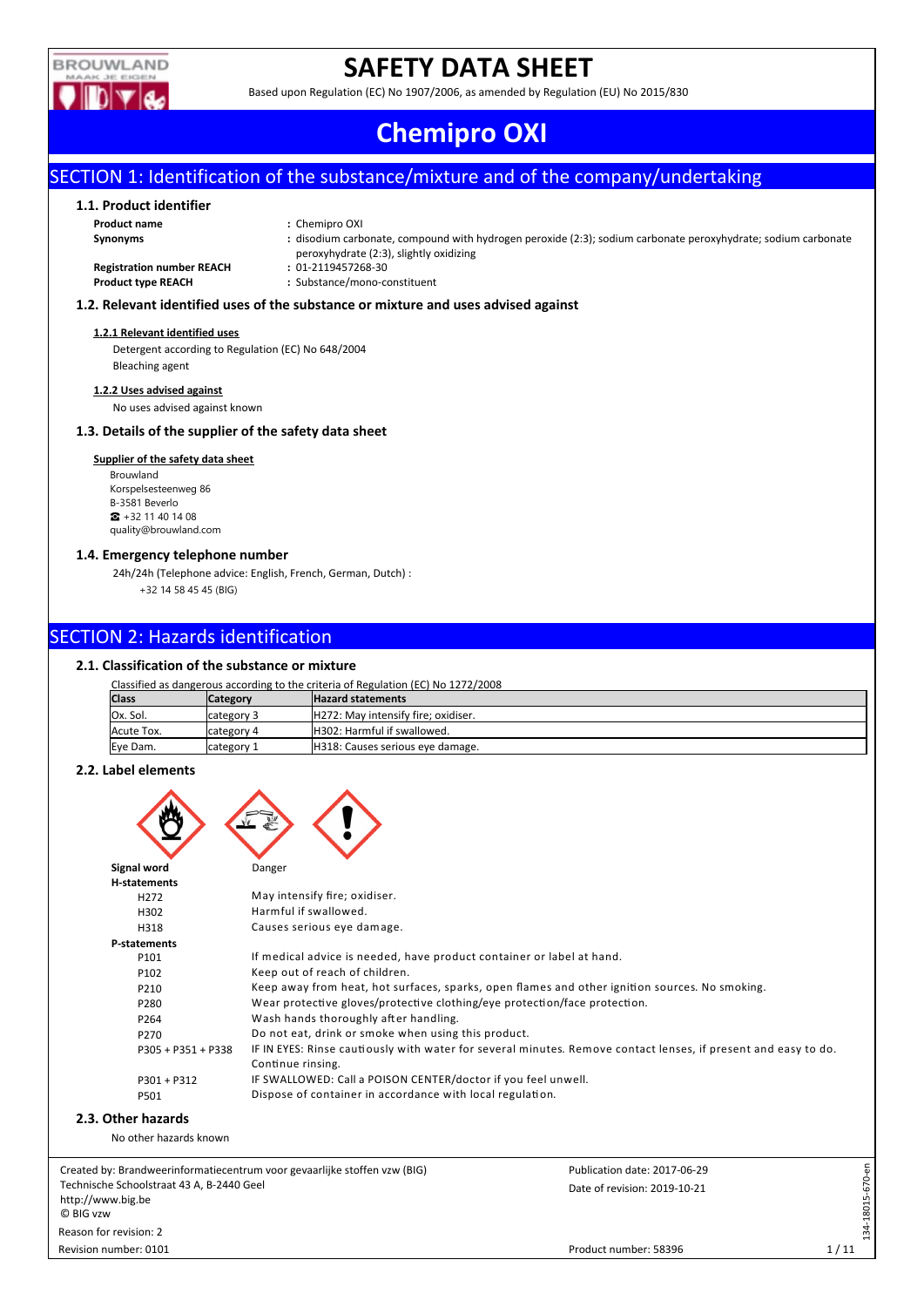# SECTION 3: Composition/information on ingredients

## **3.1. Substances**

| <b>Name</b><br><b>REACH Registration No</b>                                        | <b>ICAS No</b><br><b>IEC No</b> | Conc. (C)      | Classification according to CLP Note                       |        | <b>Remark</b>    |
|------------------------------------------------------------------------------------|---------------------------------|----------------|------------------------------------------------------------|--------|------------------|
| disodium carbonate, compound with hydrogen<br> peroxide (2:3) <br>01-2119457268-30 | 15630-89-4<br>239-707-6         | $C290$ %       | Ox. Sol. 3; H272<br>Acute Tox. 4; H302<br>Eye Dam. 1; H318 | (1)(8) | Mono-constituent |
| Isodium carbonate                                                                  | 497-19-8<br>207-838-8           | $C \leq 10 \%$ | Eye Irrit. 2; H319                                         | (1,    | <b>Ilmpurity</b> |

(1) For H-statements in full: see heading 16

(8) Specific concentration limits, see heading 16

#### **3.2. Mixtures**

Not applicable

# SECTION 4: First aid measures

#### **4.1. Description of first aid measures**

#### **General:**

If you feel unwell, seek medical advice.

#### **After inhalation:**

Remove the victim into fresh air. Respiratory problems: consult a doctor/medical service.

#### **After skin contact:**

Rinse with water. Do not apply (chemical) neutralizing agents without medical advice. Take victim to a doctor if irritation persists.

#### **After eye contact:**

Rinse immediately with plenty of water for 15 minutes. Remove contact lenses, if present and easy to do. Continue rinsing. Do not apply (chemical) neutralizing agents without medical advice. Take victim to an ophthalmologist.

#### **After ingestion:**

Rinse mouth with water. Do not apply (chemical) neutralizing agents without medical advice. Consult a doctor/medical service if you feel unwell.

### **4.2. Most important symptoms and effects, both acute and delayed**

# **4.2.1 Acute symptoms**

**After inhalation:** AFTER INHALATION OF DUST: Dry/sore throat. Coughing. **After skin contact:** No effects known. **After eye contact:** Corrosion of the eye tissue. **After ingestion:** Nausea. Vomiting. **4.2.2 Delayed symptoms** No effects known.

## **4.3. Indication of any immediate medical attention and special treatment needed**

If applicable and available it will be listed below.

# SECTION 5: Firefighting measures

#### **5.1. Extinguishing media**

#### **5.1.1 Suitable extinguishing media:**

Small fire: Water, Quick-acting ABC powder extinguisher, Quick-acting CO2 extinguisher.

- Major fire: Quantities of water.
- **5.1.2 Unsuitable extinguishing media:**
	- Small fire: Foam.

Major fire: Foam.

#### **5.2. Special hazards arising from the substance or mixture**

Upon combustion: CO and CO2 are formed. Decomposes on exposure to temperature rise: oxidation which increases fire hazard.

#### **5.3. Advice for firefighters**

## **5.3.1 Instructions:**

If exposed to fire cool the closed containers by spraying with water. Do not move the load if exposed to heat. After cooling: persistant risk of physical explosion.

#### **5.3.2 Special protective equipment for fire-fighters:**

Gloves (EN 374). Safety glasses (EN166). Protective clothing (EN 14605 or EN 13034). Heat/fire exposure: compressed air apparatus (EN 136 + EN 137).

Reason for revision: 2

Date of revision: 2019-10-21 Publication date: 2017-06-29

Revision number: 0101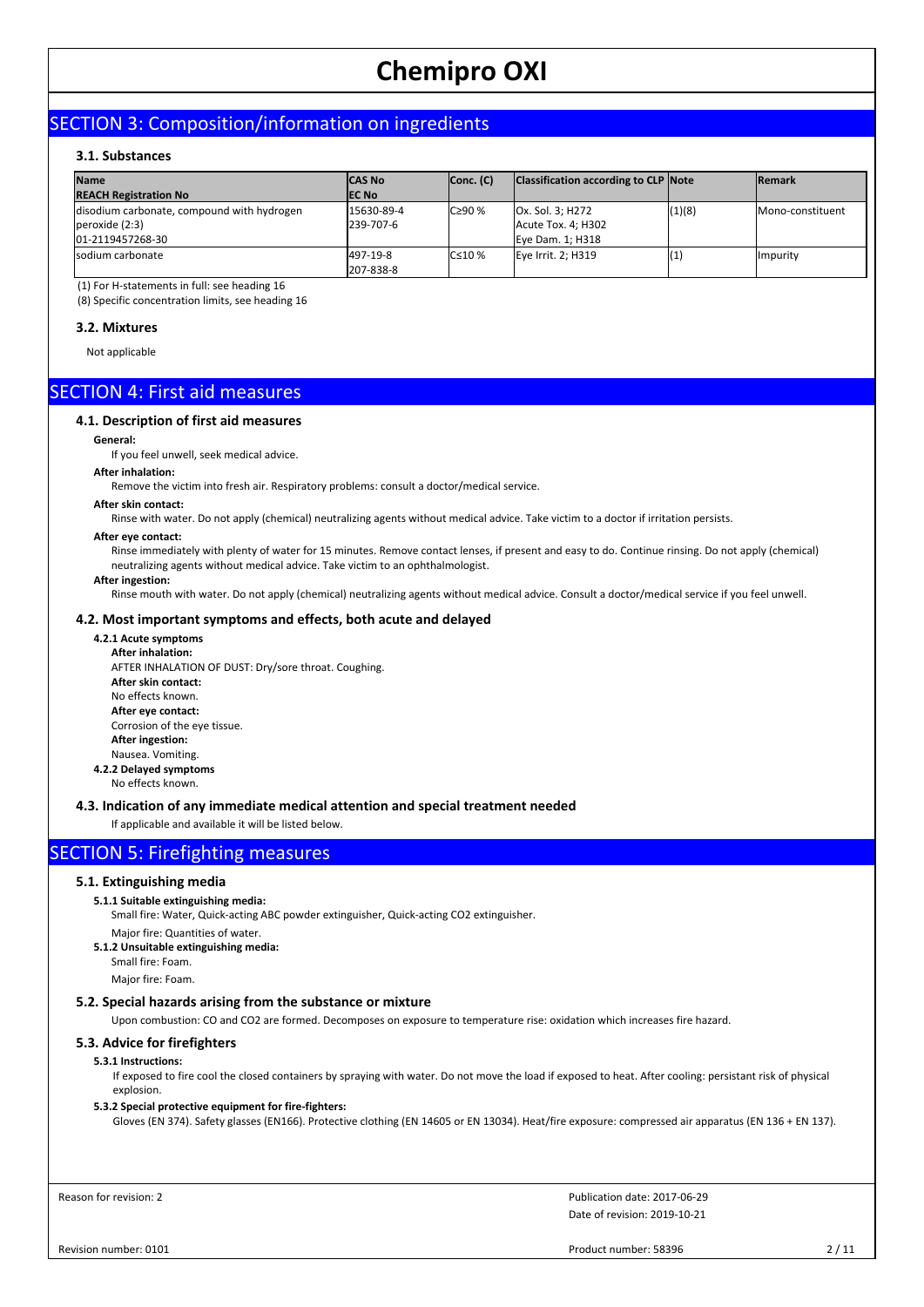# SECTION 6: Accidental release measures

#### **6.1. Personal precautions, protective equipment and emergency procedures**

Prevent dust cloud formation, e.g. by wetting. No naked flames.

- **6.1.1 Protective equipment for non-emergency personnel**
- See heading 8.2
- **6.1.2 Protective equipment for emergency responders**
	- Gloves (EN 374). Safety glasses (EN166). Protective clothing (EN 14605 or EN 13034).

Suitable protective clothing See heading 8.2

## **6.2. Environmental precautions**

Contain released product. Dam up the solid spill. Prevent spreading in sewers.

#### **6.3. Methods and material for containment and cleaning up**

Stop dust cloud by humidifying. Scoop solid spill into closing containers. Carefully collect the spill/leftovers. Spill must not return in its original container. Clean contaminated surfaces with an excess of water. Take collected spill to manufacturer/competent authority. Wash clothing and equipment after handling.

#### **6.4. Reference to other sections**

See heading 13.

# SECTION 7: Handling and storage

The information in this section is a general description. If applicable and available, exposure scenarios are attached in annex. Always use the relevant exposure scenarios that correspond to your identified use.

#### **7.1. Precautions for safe handling**

Avoid raising dust. Keep away from naked flames/heat. Observe normal hygiene standards. Do not discharge the waste into the drain. Keep container tightly closed.

#### **7.2. Conditions for safe storage, including any incompatibilities**

#### **7.2.1 Safe storage requirements:**

Store in a cool area. Keep container in a well-ventilated place. Keep out of direct sunlight. Store in a dry area. Keep only in the original container. Meet the legal requirements.

#### **7.2.2 Keep away from:**

Heat sources, combustible materials, oxidizing agents, (strong) acids, (strong) bases, metals, organic materials, water/moisture.

#### **7.2.3 Suitable packaging material:**

Stainless steel, LDPE (Low Density Poly Ethylene).

## **7.2.4 Non suitable packaging material:**

No data available

#### **7.3. Specific end use(s)**

If applicable and available, exposure scenarios are attached in annex. See information supplied by the manufacturer.

# SECTION 8: Exposure controls/personal protection

#### **8.1. Control parameters**

**8.1.1 Occupational exposure**

#### **a) Occupational exposure limit values**

#### If limit values are applicable and available these will be listed below.

#### **b) National biological limit values**

If limit values are applicable and available these will be listed below.

- **8.1.2 Sampling methods**
- If applicable and available it will be listed below.
- **8.1.3 Applicable limit values when using the substance or mixture as intended**

If limit values are applicable and available these will be listed below.

**8.1.4 Threshold values**

#### **DNEL/DMEL - Workers**

| disodium carbonate, compound with hydrogen peroxide (2:3)                                   |                                    |                        |                |  |
|---------------------------------------------------------------------------------------------|------------------------------------|------------------------|----------------|--|
| <b>Effect level (DNEL/DMEL)</b>                                                             | Type                               | <b>Value</b>           | lRemark        |  |
| <b>DNEL</b>                                                                                 | Long-term local effects inhalation | $5 \text{ mg/m}^3$     |                |  |
|                                                                                             | Long-term local effects dermal     | $12.8 \text{ mg/cm}^2$ |                |  |
|                                                                                             | Acute local effects dermal         | $12.8 \text{ mg/cm}^2$ |                |  |
| sodium carbonate                                                                            |                                    |                        |                |  |
| <b>Effect level (DNEL/DMEL)</b>                                                             | <b>Type</b>                        | <b>Value</b>           | <b>IRemark</b> |  |
| <b>DNEL</b>                                                                                 | Long-term local effects inhalation | $10 \text{ mg/m}^3$    |                |  |
| DNEL/DMEL - General population<br>disodium carbonate, compound with hydrogen peroxide (2:3) |                                    |                        |                |  |
| <b>Effect level (DNEL/DMEL)</b>                                                             | <b>Type</b>                        | <b>Value</b>           | lRemark        |  |
| <b>DNEL</b>                                                                                 | Long-term local effects dermal     | $6.4 \text{ mg/cm}^2$  |                |  |
|                                                                                             | Acute local effects dermal         | $6.4 \text{ mg/cm}^2$  |                |  |

Reason for revision: 2

Date of revision: 2019-10-21 Publication date: 2017-06-29

Product number: 58396 3/11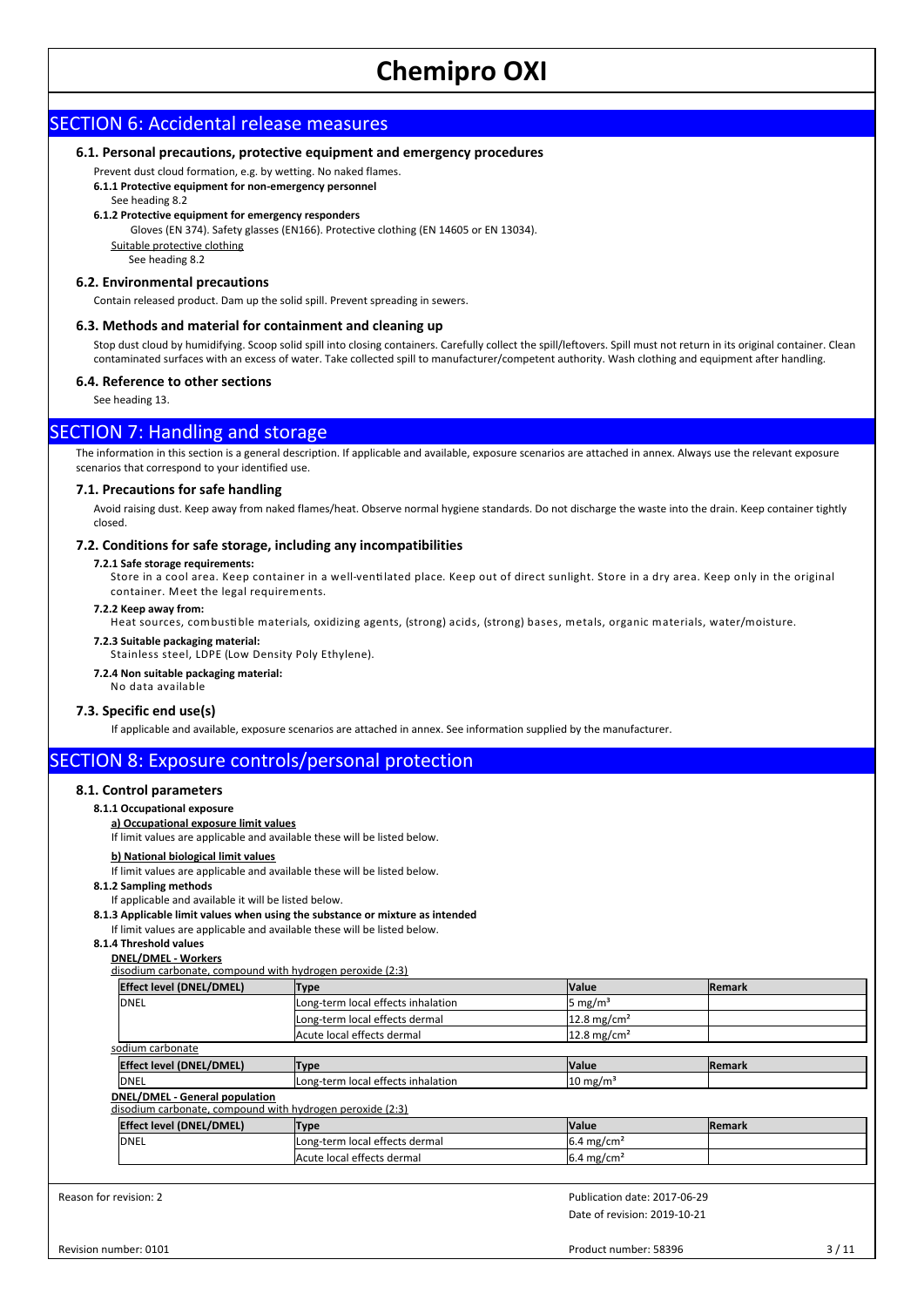| <b>Effect level (DNEL/DMEL)</b>                                          | <b>Type</b>                    |              | <b>Value</b>        |                    | <b>Remark</b> |
|--------------------------------------------------------------------------|--------------------------------|--------------|---------------------|--------------------|---------------|
| <b>IDNEL</b>                                                             | Acute local effects inhalation |              | $10 \text{ mg/m}^3$ |                    |               |
| <b>PNEC</b><br>disodium carbonate, compound with hydrogen peroxide (2:3) |                                |              |                     |                    |               |
| <b>Compartments</b>                                                      |                                | <b>Value</b> |                     | <b>Remark</b>      |               |
| Fresh water                                                              |                                | $0.035$ mg/l |                     |                    |               |
| Marine water                                                             |                                | $0.035$ mg/l |                     |                    |               |
| Fresh water (intermittent releases)                                      |                                | $0.035$ mg/l |                     |                    |               |
| <b>STP</b>                                                               |                                | $16.24$ mg/l |                     |                    |               |
| sodium carbonate                                                         |                                |              |                     |                    |               |
| <b>Compartments</b>                                                      |                                | <b>Value</b> |                     | Remark             |               |
|                                                                          |                                |              |                     | INo data available |               |

## **8.1.5 Control banding**

If applicable and available it will be listed below.

#### **8.2. Exposure controls**

The information in this section is a general description. If applicable and available, exposure scenarios are attached in annex. Always use the relevant exposure scenarios that correspond to your identified use.

#### **8.2.1 Appropriate engineering controls**

Avoid raising dust. Keep away from naked flames/heat. Carry operations in the open/under local exhaust/ventilation or with respiratory protection.

#### **8.2.2 Individual protection measures, such as personal protective equipment**

Observe normal hygiene standards. Do not eat, drink or smoke during work.

#### a) Respiratory protection:

Dust production: dust mask with filter type P2. Respiratory protection not required in normal conditions.

#### b) Hand protection:

Protective gloves against chemicals (EN 374).

- materials (good resistance)

PVC, neoprene, rubber.

c) Eye protection:

Safety glasses. In case of dust production: protective goggles (EN 166).

d) Skin protection: Protective clothing (EN 14605 or EN 13034).

**8.2.3 Environmental exposure controls:**

See headings 6.2, 6.3 and 13

# SECTION 9: Physical and chemical properties

#### **9.1. Information on basic physical and chemical properties**

| Physical form               | Solid                                                  |
|-----------------------------|--------------------------------------------------------|
| Odour                       | <b>Odourless</b>                                       |
| Odour threshold             | Not applicable                                         |
| Colour                      | White                                                  |
| Particle size               | D50 ; 250 µm - 1000 µm                                 |
| <b>Explosion limits</b>     | No data available                                      |
| Flammability                | Not classified as flammable                            |
| Log Kow                     | Not applicable (decomposes)                            |
| Dynamic viscosity           | No data available                                      |
| Kinematic viscosity         | No data available                                      |
| Melting point               | No data available                                      |
| <b>Boiling point</b>        | No data available                                      |
| Evaporation rate            | No data available                                      |
| Relative vapour density     | No data available                                      |
| Vapour pressure             | Not applicable                                         |
| Solubility                  | Water ; 14 g/100 ml ; 20 °C                            |
| Relative density            | 2.01 - 2.16 ; 20 °C ; EU Method A.3                    |
| Decomposition temperature   | 70 °C - 75 °C                                          |
| Auto-ignition temperature   | No data available                                      |
| Flash point                 | Not applicable                                         |
| <b>Explosive properties</b> | No chemical group associated with explosive properties |
| Oxidising properties        | May intensify fire; oxidiser. ; UN RTDG test O1        |
| pH                          | $10.4 - 10.6$ ; 10 g/l; 20 °C                          |

### **9.2. Other information**

Surface tension and a set of the No data available

Reason for revision: 2

Date of revision: 2019-10-21 Publication date: 2017-06-29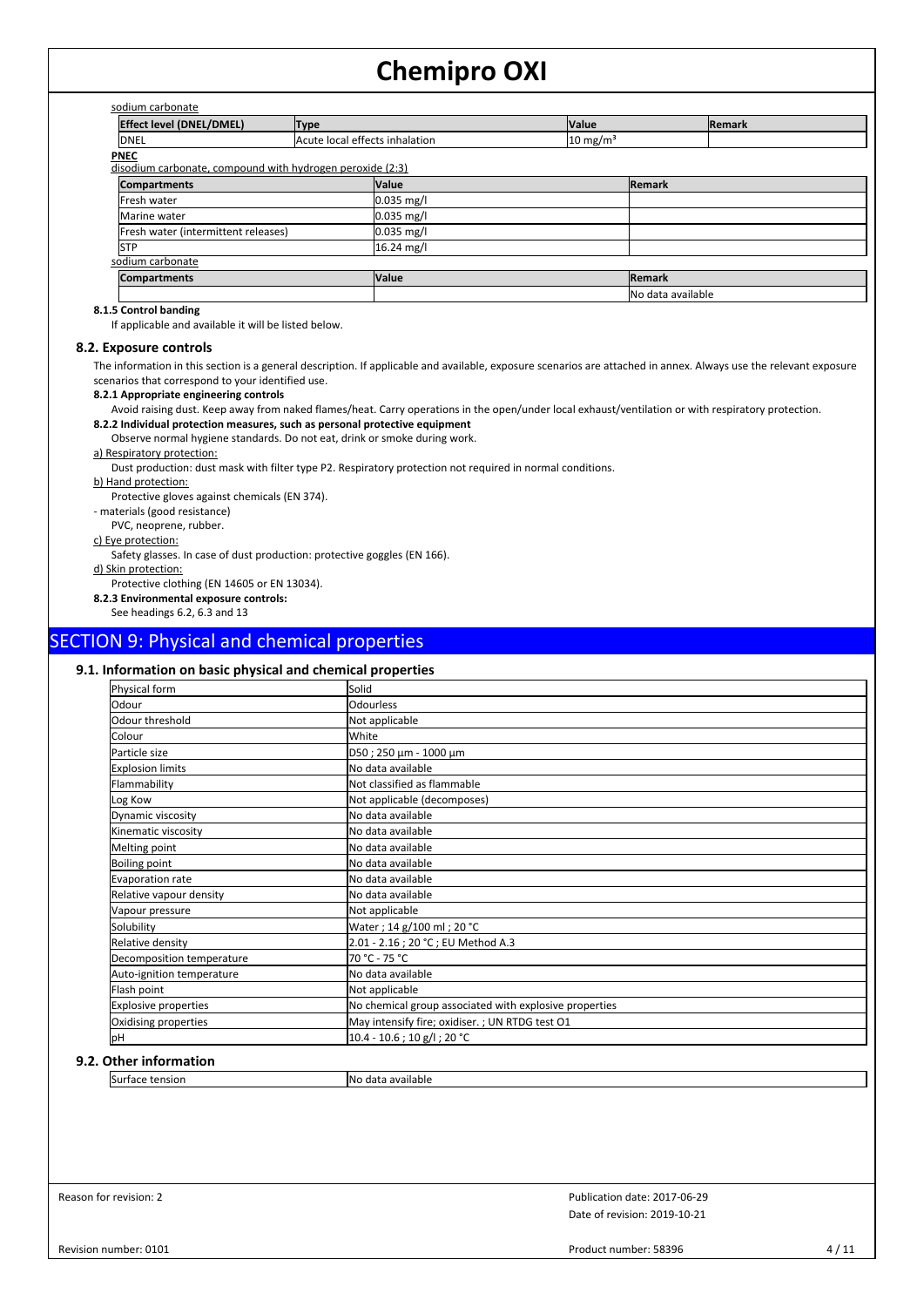# **SECTION 10: Stability and reactivity**

## **10.1. Reactivity**

May intensify fire; oxidiser. Basic reaction.

### **10.2. Chemical stability**

Unstable on exposure to heat. Unstable on exposure to moisture.

## **10.3. Possibility of hazardous reactions**

Decomposes slowly: oxidation resulting in increased fire or explosion risk. This reaction is accelerated on exposure to water (moisture) and temperature rise.

#### **10.4. Conditions to avoid**

**Precautionary measures**

Avoid raising dust. Keep away from naked flames/heat.

#### **10.5. Incompatible materials**

Combustible materials, oxidizing agents, (strong) acids, (strong) bases, metals, organic materials, water/moisture.

## **10.6. Hazardous decomposition products**

Reacts with many compounds: oxidation resulting in increased fire or explosion risk. Upon combustion: CO and CO2 are formed.

# SECTION 11: Toxicological information

### **11.1. Information on toxicological effects**

**11.1.1 Test results**

#### **Acute toxicity**

Chemipro OXI

#### No (test)data available

disodium carbonate, compound with hydrogen peroxide (2:3)

| <b>Route of exposure</b> | <b>IParameter IMethod</b> |                   | <b>Nalue</b>            | <b>Exposure time</b> | <b>Species</b> | <b>Value</b>              | <b>IRemark</b> |
|--------------------------|---------------------------|-------------------|-------------------------|----------------------|----------------|---------------------------|----------------|
|                          |                           |                   |                         |                      |                | <b>determination</b>      |                |
| Oral                     | LD <sub>50</sub>          |                   | $1034 \text{ mg/kg}$ bw |                      | Rat (male /    | <b>Experimental value</b> |                |
|                          |                           |                   |                         |                      | lfemale)       |                           |                |
| Dermal                   | LD <sub>50</sub>          | Equivalent to EPA | > 2000 mg/kg            | 24 h                 | Rabbit (male / | <b>Experimental value</b> |                |
|                          |                           | OPP 81-2          |                         |                      | lfemale)       |                           |                |
| Inhalation               |                           |                   |                         |                      |                | Data waiving              |                |

sodium carbonate

| Route of exposure    | <b>IParameter</b> | <b>IMethod</b>    | <b>Value</b>   | <b>Exposure time</b> | <b>Species</b> | <b>Value</b>              | <b>IRemark</b> |
|----------------------|-------------------|-------------------|----------------|----------------------|----------------|---------------------------|----------------|
|                      |                   |                   |                |                      |                | <i>determination</i>      |                |
| l Oral               | LD <sub>50</sub>  |                   | 2800 mg/kg     |                      | Rat (male /    | <b>Experimental value</b> |                |
|                      |                   |                   |                |                      | lfemale)       |                           |                |
| Dermal               | LD50              | l 16 CFR 1500. 40 | $>$ 2000 mg/kg | 24 h                 | <b>Rabbit</b>  | <b>Experimental value</b> |                |
| Inhalation (aerosol) | LC50              |                   | $2.30$ mg/l    | 2 h                  | Rat (male)     | <b>Experimental value</b> |                |

## **Conclusion**

Harmful if swallowed. Not classified as acute toxic in contact with skin Not classified as acute toxic if inhaled

#### **Corrosion/irritation**

Chemipro OXI

No (test)data available

disodium carbonate, compound with hydrogen peroxide (2:3)

| <b>Route of exposure Result</b> |                       | <b>Method</b>                              | <b>Exposure time</b> | Time point                           | <b>Species</b> | <b>Value</b><br><b>Idetermination</b> | Remark                              |
|---------------------------------|-----------------------|--------------------------------------------|----------------------|--------------------------------------|----------------|---------------------------------------|-------------------------------------|
| Eye                             | Serious eye<br>damage | <b>OECD 405</b>                            |                      | 48; 72 hours                         | Rabbit         | Experimental<br>value                 | Single treatment<br>without rinsing |
| Skin                            | Not irritating        | Equivalent to EPA   4 h<br><b>OPP 81-5</b> |                      |                                      | Rabbit         | Experimental<br>value                 |                                     |
| sodium carbonate                |                       |                                            |                      |                                      |                |                                       |                                     |
| Route of exposure Result        |                       | <b>Method</b>                              | <b>Exposure time</b> | Time point                           | <b>Species</b> | <b>Value</b><br>determination         | Remark                              |
| Eye                             | Irritating            | EPA 16 CFR<br>1500.42                      |                      | 1; 2; 3; 4; 7; 10; 14 Rabbit<br>days |                | Experimental<br>value                 |                                     |
| Dermal                          | Not irritating        | <b>OECD 404</b>                            | l 4 h                | 24; 48; 72 hours                     | Rabbit         | Experimental<br>value                 |                                     |
| Inhalation<br>(aerosol)         | Slightly irritating   |                                            |                      |                                      |                | Literature                            |                                     |
| Conclusion                      |                       |                                            |                      |                                      |                |                                       |                                     |

Causes serious eye damage.

Reason for revision: 2

Date of revision: 2019-10-21 Publication date: 2017-06-29

Revision number: 0101

Product number: 58396 5/11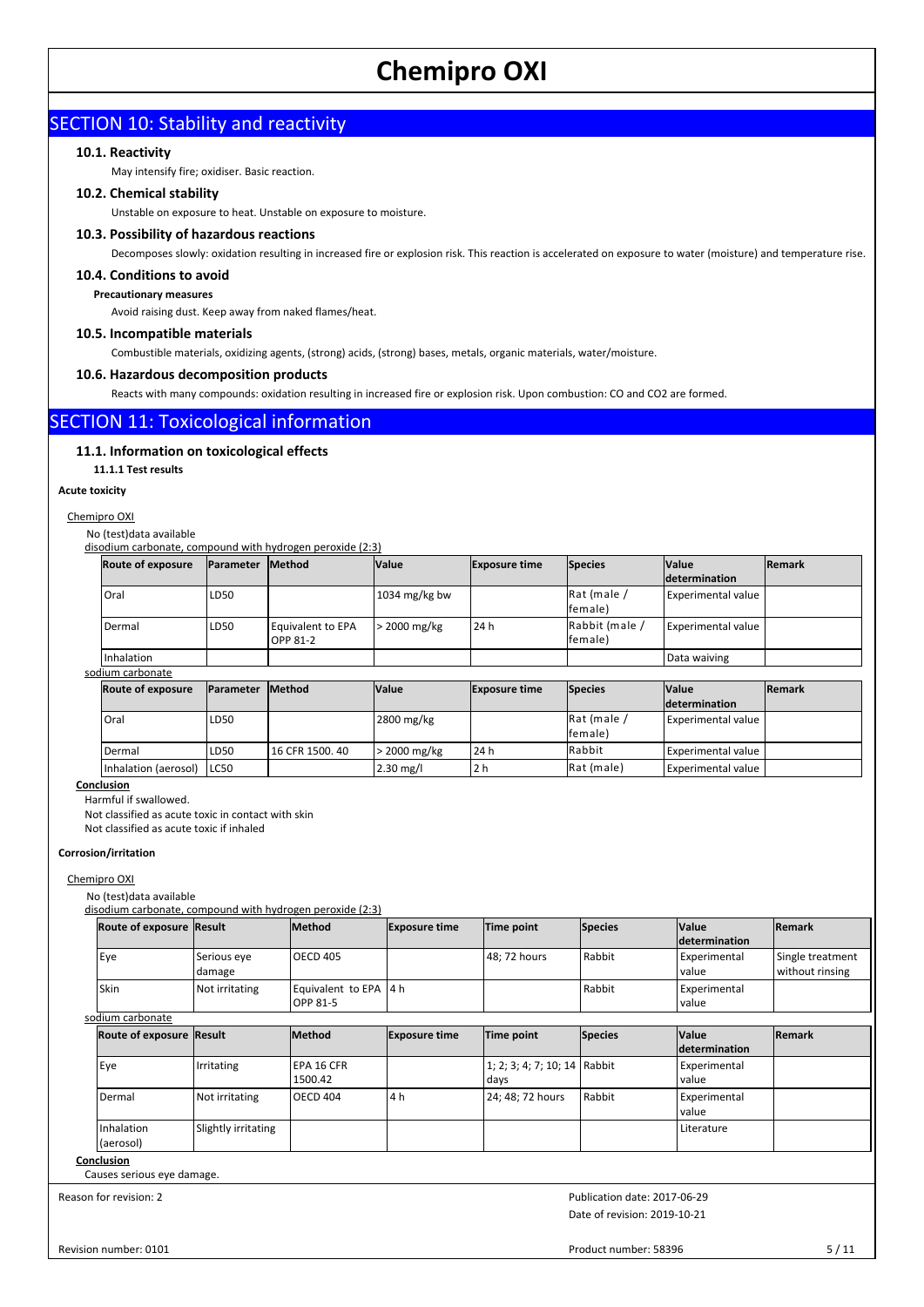Not classified as irritating to the skin

Not classified as irritating to the respiratory system

## **Respiratory or skin sensitisation**

## Chemipro OXI

No (test)data available

disodium carbonate, compound with hydrogen peroxide (2:3)

|                  | <b>Route of exposure Result</b> |                 | <b>Method</b>  | <b>Exposure time</b> | <b>Observation time</b> Species |           | Value determination Remark          |  |  |
|------------------|---------------------------------|-----------------|----------------|----------------------|---------------------------------|-----------|-------------------------------------|--|--|
|                  |                                 |                 |                |                      | point                           |           |                                     |  |  |
|                  | Skin                            | Not sensitizing | <b>JUS EPA</b> | 48 h                 |                                 | ' female) | Guinea pig (male Experimental value |  |  |
| sodium carbonate |                                 |                 |                |                      |                                 |           |                                     |  |  |
|                  | <b>Route of exposure Result</b> |                 | <b>Method</b>  | <b>Exposure time</b> | <b>Observation time</b> Species |           | Value determination Remark          |  |  |
|                  |                                 |                 |                |                      | point                           |           |                                     |  |  |
|                  | Skin                            |                 |                |                      |                                 |           | Data waiving                        |  |  |

### **Conclusion**

Not classified as sensitizing for skin Not classified as sensitizing for inhalation

**Specific target organ toxicity**

#### Chemipro OXI

No (test)data available

disodium carbonate, compound with hydrogen peroxide (2:3)

| Route of exposure Parameter Method |  | <b>Value</b> | Organ | <b>Effect</b> | <b>Exposure time</b> | <b>Species</b> | <b>Value</b>          |
|------------------------------------|--|--------------|-------|---------------|----------------------|----------------|-----------------------|
|                                    |  |              |       |               |                      |                | <b>Idetermination</b> |
| Dermal                             |  |              |       |               |                      |                | Data waiving          |
| Inhalation                         |  |              |       |               |                      |                | Data waiving          |
|                                    |  |              |       |               |                      |                |                       |

sodium carbonate

| Route of exposure | <b>Parameter Method</b> | <b>Value</b>                         | <b>Organ</b> | <b>Effect</b> | <b>Exposure time</b> | <b>Species</b> | <b>Value</b>         |
|-------------------|-------------------------|--------------------------------------|--------------|---------------|----------------------|----------------|----------------------|
|                   |                         |                                      |              |               |                      |                | <b>determination</b> |
| Oral              |                         |                                      |              |               |                      |                | Data waiving         |
| Dermal            |                         |                                      |              |               |                      |                | Data waiving         |
| Inhalation (dust) | <b>NOAEL</b>            | $> 10$ mg/m <sup>3</sup> air $\vert$ |              | No effect     |                      | Human (male    | Experimental         |
|                   |                         |                                      |              |               |                      | female)        | value                |

#### **Conclusion**

Not classified for subchronic toxicity

#### **Mutagenicity (in vitro)**

#### Chemipro OXI

No (test)data available

disodium carbonate, compound with hydrogen peroxide (2:3)

| Result           | <b>Method</b>   | <b>Test substrate</b>    | <b>Effect</b> | Value determination  | <b>IRemark</b> |
|------------------|-----------------|--------------------------|---------------|----------------------|----------------|
|                  |                 |                          |               | Data waiving         |                |
| sodium carbonate |                 |                          |               |                      |                |
| <b>Result</b>    | <b>Method</b>   | <b>Test substrate</b>    | <b>Effect</b> | Value determination  | Remark         |
| Negative         | <b>OECD 471</b> | Bacteria (S.typhimurium) |               | <b>I</b> Read-across |                |

#### **Mutagenicity (in vivo)**

Chemipro OXI

No (test)data available

| sodium carbonate |
|------------------|

| Result | <b>IMethod</b> | <b>IExp</b><br>posure time | <b>Test substrate</b> | <b>Organ</b> | <b>Value</b><br><u>•rmır</u><br><b>A</b> PTP |
|--------|----------------|----------------------------|-----------------------|--------------|----------------------------------------------|
|        |                |                            |                       |              | Data<br>waiving                              |
|        |                |                            |                       |              |                                              |

# **Conclusion**

Not classified for mutagenic or genotoxic toxicity

#### **Carcinogenicity**

Chemipro OXI

No (test)data available

disodium carbonate, compound with hydrogen peroxide (2:3)

| <b>Route of</b> | <b>IParameter</b> | <b>Method</b> | <b>Value</b> | <b>Exposure time</b> | <b>Species</b> | <b>IEffect</b> | Organ | <b>Value</b>          |
|-----------------|-------------------|---------------|--------------|----------------------|----------------|----------------|-------|-----------------------|
| lexposure       |                   |               |              |                      |                |                |       | <b>Idetermination</b> |
| Unknown         |                   |               |              |                      |                |                |       | l Data waiving        |

#### **Conclusion**

Not classified for carcinogenicity

#### **Reproductive toxicity**

Reason for revision: 2

Date of revision: 2019-10-21 Publication date: 2017-06-29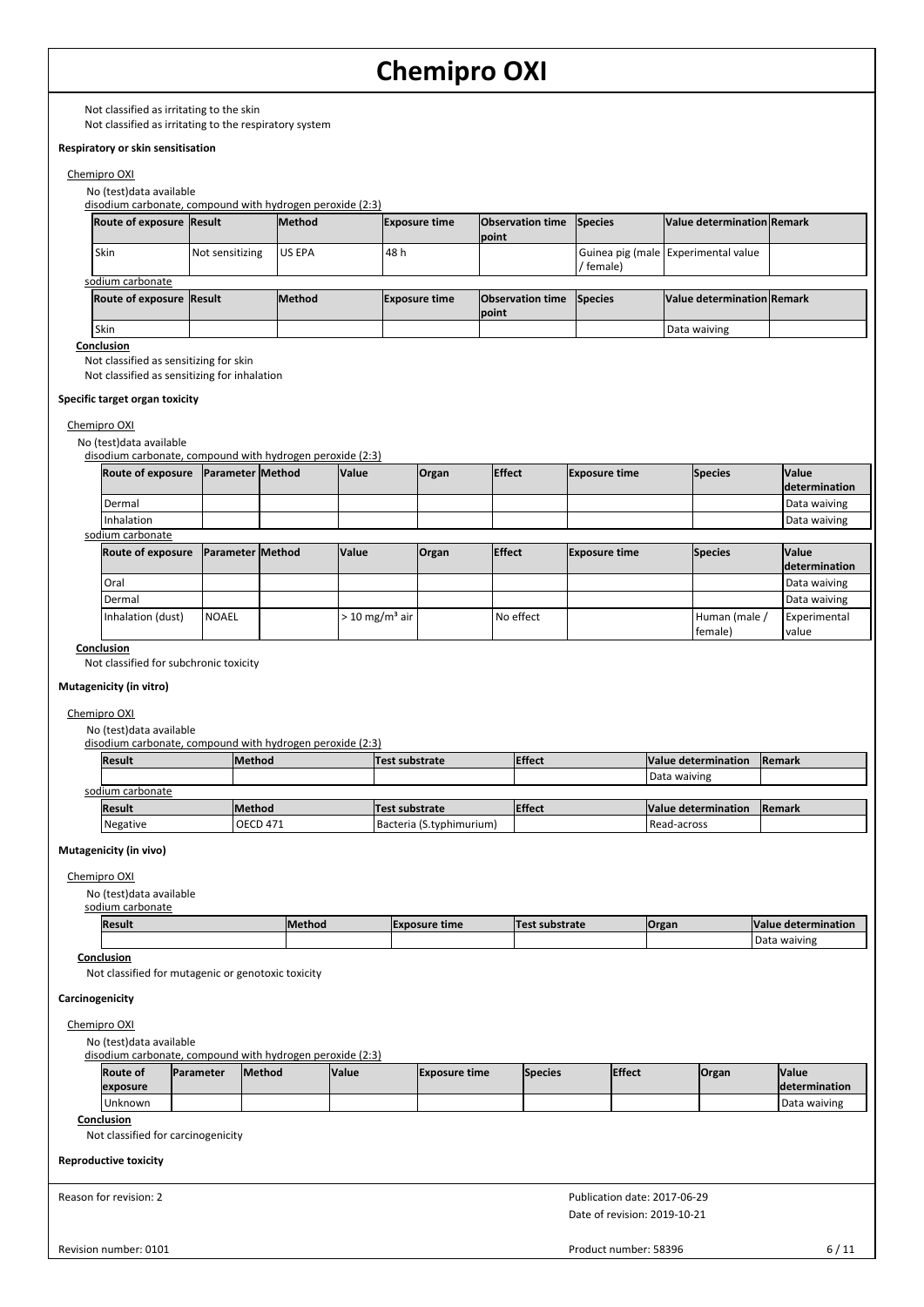# Chemipro OXI

## No (test)data available

disodium carbonate, compound with hydrogen peroxide (2:3)

|                                                 | <b>IParameter</b> | <b>Method</b>                    | <b>Value</b>               | <b>Exposure time</b> | <b>Species</b> | Effect    | <b>Organ</b> | <b>Value</b><br><i>determination</i> |
|-------------------------------------------------|-------------------|----------------------------------|----------------------------|----------------------|----------------|-----------|--------------|--------------------------------------|
| Developmental toxicity                          |                   |                                  |                            |                      |                |           |              | Data waiving                         |
| Effects on fertility                            |                   |                                  |                            |                      |                |           |              | Data waiving                         |
| sodium carbonate                                |                   |                                  |                            |                      |                |           |              |                                      |
|                                                 | <b>IParameter</b> | <b>Method</b>                    | <b>Value</b>               | <b>Exposure time</b> | <b>Species</b> | Effect    | <b>Organ</b> | <b>Value</b><br><i>determination</i> |
| Developmental toxicity<br>(Oral (stomach tube)) | <b>NOAEL</b>      | Developmenta<br>I toxicity study | $\geq$ 245 mg/kg<br>bw/day | $10 \text{ day(s)}$  | Rat            | No effect |              | <b>Experimental</b><br>value         |
| Maternal toxicity (Oral<br>(stomach tube))      | <b>NOAEL</b>      | Developmenta<br>I toxicity study | $\geq$ 245 mg/kg<br>bw/day | $10 \text{ day(s)}$  | Rat            | No effect |              | Experimental<br>value                |
| Effects on fertility                            |                   |                                  |                            |                      |                |           |              | Data waiving                         |

**Conclusion**

Not classified for reprotoxic or developmental toxicity

#### **Toxicity other effects**

Chemipro OXI

No (test)data available

### **Chronic effects from short and long-term exposure**

Chemipro OXI

No effects known.

# SECTION 12: Ecological information

# **12.1. Toxicity**

#### $C$ h

| <u>nemipro OXI</u>                                        |                  |               |                           |                 |                        |                             |                            |                                         |
|-----------------------------------------------------------|------------------|---------------|---------------------------|-----------------|------------------------|-----------------------------|----------------------------|-----------------------------------------|
| No (test) data available                                  |                  |               |                           |                 |                        |                             |                            |                                         |
| disodium carbonate, compound with hydrogen peroxide (2:3) |                  |               |                           |                 |                        |                             |                            |                                         |
|                                                           | Parameter        | <b>Method</b> | Value                     | <b>Duration</b> | <b>Species</b>         | Test design                 | Fresh/salt<br><b>water</b> | Value determination                     |
| Acute toxicity fishes                                     | <b>LC50</b>      | US EPA        | 70.7 mg/l                 | 48 h            | Pimephales<br>promelas | Semi-static<br>system       | Fresh water                | Experimental value                      |
| Acute toxicity crustacea                                  | <b>EC50</b>      | US EPA        | $4.9$ mg/l                | 48 h            | Daphnia pulex          | Semi-static<br>system       | Fresh water                | <b>Experimental value</b>               |
| sodium carbonate                                          |                  |               |                           |                 |                        |                             |                            |                                         |
|                                                           | <b>Parameter</b> | Method        | Value                     | <b>Duration</b> | <b>Species</b>         | <b>Test design</b>          | Fresh/salt<br><b>water</b> | Value determination                     |
| Acute toxicity fishes                                     | <b>LC50</b>      |               | 300 mg/l                  | 96 h            | Lepomis<br>macrochirus | Static system   Fresh water |                            | Experimental value;<br>Lethal           |
| Acute toxicity crustacea                                  | <b>EC50</b>      |               | 200 mg/l -<br>227 mg/l    | 48h             | Ceriodaphnia sp.       | Semi-static<br>system       | Fresh water                | Experimental value;<br>Locomotor effect |
| Toxicity algae and other<br>aquatic plants                | <b>EC50</b>      |               | $10$ mg/l - $100$<br>mg/l |                 | Algae                  |                             |                            | <b>Estimated value</b>                  |
|                                                           | <b>NOEC</b>      |               | $1 mg/l - 10$<br>mg/l     |                 | Algae                  |                             |                            | <b>Estimated value</b>                  |
| Long-term toxicity fish                                   |                  |               |                           |                 |                        |                             |                            | Data waiving                            |
| Long-term toxicity aquatic<br>crustacea                   |                  |               |                           |                 |                        |                             |                            | Data waiving                            |

#### **Conclusion**

Not classified as dangerous for the environment according to the criteria of Regulation (EC) No 1272/2008

# **12.2. Persistence and degradability**

Biodegradability: not applicable Hydrolysis in water

# **12.3. Bioaccumulative potential**

Chemipro OXI

#### **Log Kow**

| IMethod | <b>Remark</b>                       | <b>Value</b> | Temperature | <b>Value</b><br>determination : |
|---------|-------------------------------------|--------------|-------------|---------------------------------|
|         | (decomposes)<br>lNot.<br>applicable |              |             |                                 |

Reason for revision: 2

Date of revision: 2019-10-21 Publication date: 2017-06-29

Revision number: 0101

Product number: 58396 7/11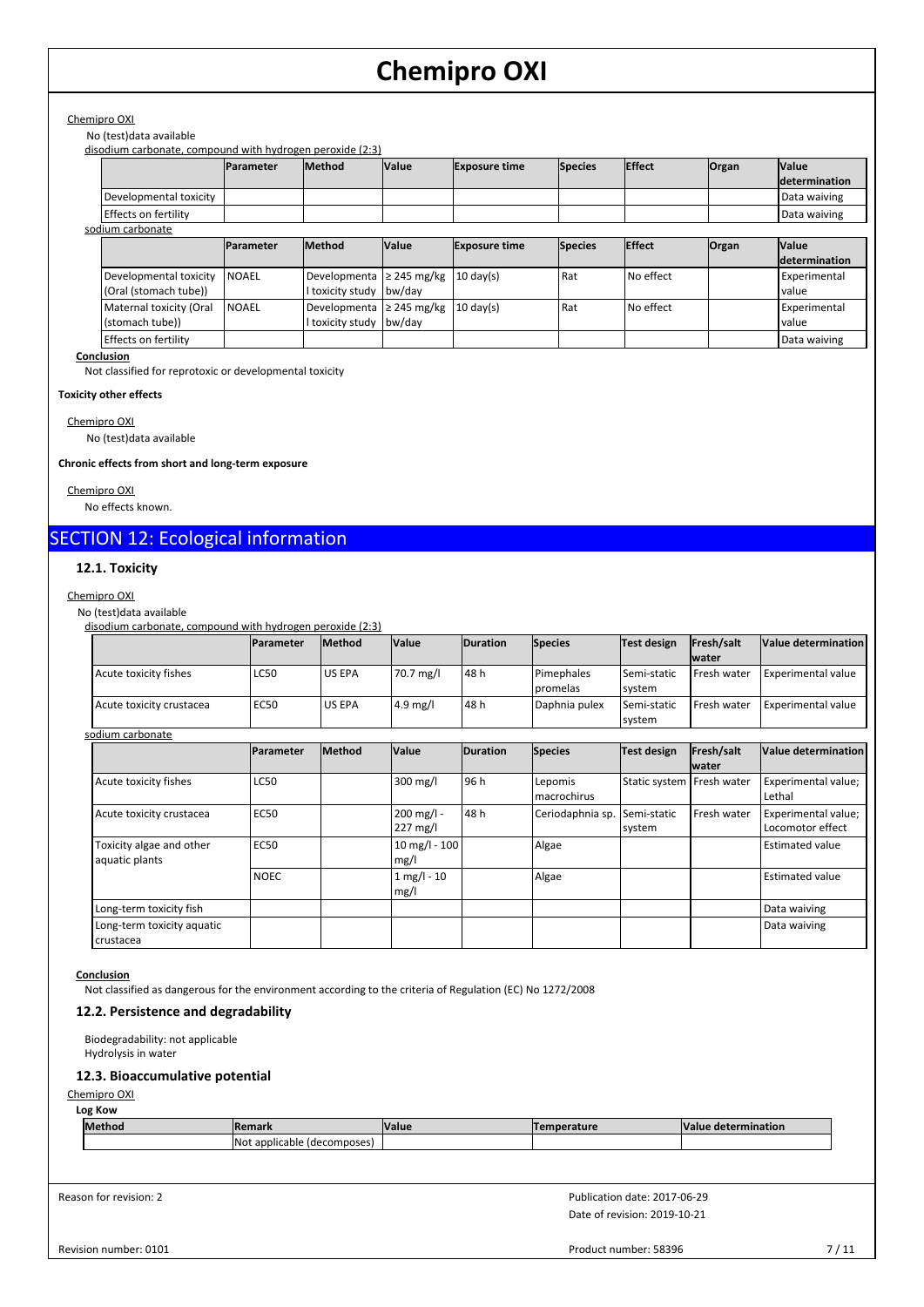disodium carbonate, compound with hydrogen peroxide (2:3)

**Log Kow**

| Method              | <b>Remark</b>                   | <b>Value</b> | <b>Temperature</b> | <b>Nalue</b><br>e determination |
|---------------------|---------------------------------|--------------|--------------------|---------------------------------|
|                     | INot applicable<br>(decomposes) |              |                    |                                 |
| sodium<br>carbonate |                                 |              |                    |                                 |

#### **Log Kow**

| LUS INUW      |                     |                    |               |                           |
|---------------|---------------------|--------------------|---------------|---------------------------|
| <b>Methoo</b> | $D_{\alpha}$<br>нан | <b>Value</b>       | anoraturo<br> | lValue<br>: determination |
|               |                     | $\Delta$<br>- U.LJ |               | value                     |
|               |                     |                    |               |                           |

### **Conclusion**

Not bioaccumulative

#### **12.4. Mobility in soil**

No (test)data on mobility of the substance available

#### **12.5. Results of PBT and vPvB assessment**

The criteria of PBT and vPvB as listed in Annex XIII of Regulation (EC) No 1907/2006 do not apply to inorganic substances.

#### **12.6. Other adverse effects**

Chemipro OXI

# **Greenhouse gases**

Not included in the list of fluorinated greenhouse gases (Regulation (EU) No 517/2014)

**Ozone-depleting potential (ODP)**

Not classified as dangerous for the ozone layer (Regulation (EC) No 1005/2009)

**Groundwater**

Groundwater pollutant

# SECTION 13: Disposal considerations

The information in this section is a general description. If applicable and available, exposure scenarios are attached in annex. Always use the relevant exposure scenarios that correspond to your identified use.

#### **13.1. Waste treatment methods**

#### **13.1.1 Provisions relating to waste**

#### **European Union**

Hazardous waste according to Directive 2008/98/EC, as amended by Regulation (EU) No 1357/2014 and Regulation (EU) No 2017/997. Waste material code (Directive 2008/98/EC, Decision 2000/0532/EC).

16 09 03\* (oxidising substances: peroxides, for example hydrogen peroxide). Depending on branch of industry and production process, also other waste codes may be applicable.

#### **13.1.2 Disposal methods**

Remove waste in accordance with local and/or national regulations. Hazardous waste shall not be mixed together with other waste. Different types of hazardous waste shall not be mixed together if this may entail a risk of pollution or create problems for the further management of the waste. Hazardous waste shall be managed responsibly. All entities that store, transport or handle hazardous waste shall take the necessary measures to prevent risks of pollution or damage to people or animals. Should not be landfilled with household waste. Do not discharge into drains or the environment. Dispose of at authorized waste collection point.

#### **13.1.3 Packaging/Container**

#### **European Union**

Waste material code packaging (Directive 2008/98/EC).

15 01 10\* (packaging containing residues of or contaminated by dangerous substances).

# SECTION 14: Transport information

### **Road (ADR)**

| 14.1. UN number                          |                                                                    |
|------------------------------------------|--------------------------------------------------------------------|
| UN number                                | 3378                                                               |
| 14.2. UN proper shipping name            |                                                                    |
| Proper shipping name                     | Sodium carbonate peroxyhydrate                                     |
| 14.3. Transport hazard class(es)         |                                                                    |
| Hazard identification number             | 50                                                                 |
| <b>Class</b>                             | 5.1                                                                |
| Classification code                      | 02                                                                 |
| 14.4. Packing group                      |                                                                    |
| Packing group                            | IШ                                                                 |
| Labels                                   | 5.1                                                                |
| 14.5. Environmental hazards              |                                                                    |
| Environmentally hazardous substance mark | Ino                                                                |
| 14.6. Special precautions for user       |                                                                    |
| Special provisions                       |                                                                    |
| Limited quantities                       | Combination packagings: not more than 5 kg per inner packaging for |
|                                          | solids. A package shall not weigh more than 30 kg. (gross mass)    |

# **Rail (RID)**

| 14.1. UN number |
|-----------------|
|-----------------|

Reason for revision: 2

Date of revision: 2019-10-21 Publication date: 2017-06-29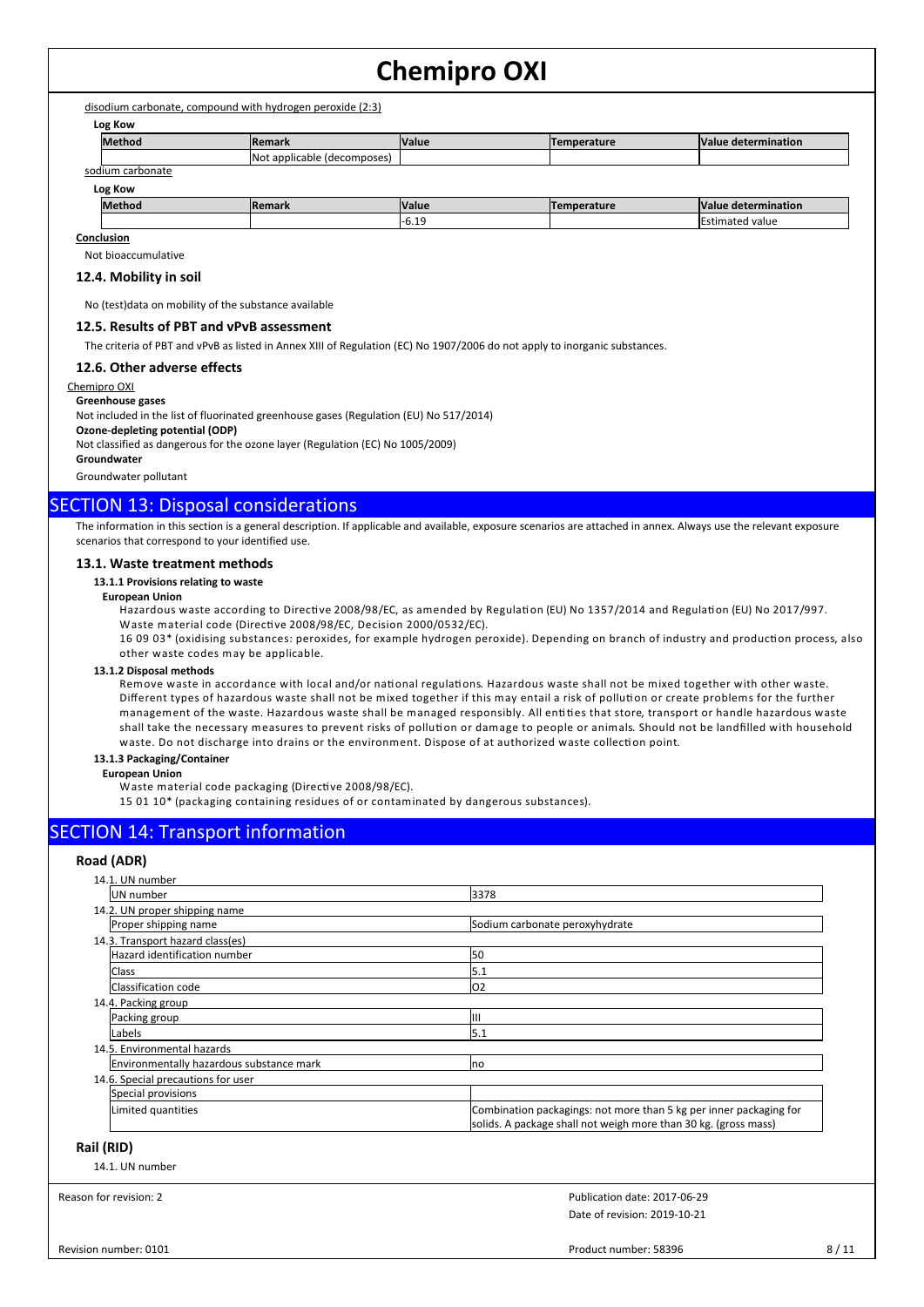| UN number                                | 3378                                                                                                                                  |
|------------------------------------------|---------------------------------------------------------------------------------------------------------------------------------------|
| 14.2. UN proper shipping name            |                                                                                                                                       |
| Proper shipping name                     | Sodium carbonate peroxyhydrate                                                                                                        |
| 14.3. Transport hazard class(es)         |                                                                                                                                       |
| Hazard identification number             | 50                                                                                                                                    |
| <b>Class</b>                             | 5.1                                                                                                                                   |
| Classification code                      | lO2                                                                                                                                   |
| 14.4. Packing group                      |                                                                                                                                       |
| Packing group                            | Ш                                                                                                                                     |
| Labels                                   | 5.1                                                                                                                                   |
| 14.5. Environmental hazards              |                                                                                                                                       |
| Environmentally hazardous substance mark | <b>no</b>                                                                                                                             |
| 14.6. Special precautions for user       |                                                                                                                                       |
| Special provisions                       |                                                                                                                                       |
| Limited quantities                       | Combination packagings: not more than 5 kg per inner packaging for<br>solids. A package shall not weigh more than 30 kg. (gross mass) |

# **Inland waterways (ADN)**

| 14.1. UN number     |                                          |                                                                                                                                       |
|---------------------|------------------------------------------|---------------------------------------------------------------------------------------------------------------------------------------|
| UN number           |                                          | 3378                                                                                                                                  |
|                     | 14.2. UN proper shipping name            |                                                                                                                                       |
|                     | Proper shipping name                     | Sodium carbonate peroxyhydrate                                                                                                        |
|                     | 14.3. Transport hazard class(es)         |                                                                                                                                       |
| <b>Class</b>        |                                          | 5.1                                                                                                                                   |
|                     | Classification code                      | lO2                                                                                                                                   |
| 14.4. Packing group |                                          |                                                                                                                                       |
| Packing group       |                                          | Ш                                                                                                                                     |
| Labels              |                                          | 5.1                                                                                                                                   |
|                     | 14.5. Environmental hazards              |                                                                                                                                       |
|                     | Environmentally hazardous substance mark | <b>no</b>                                                                                                                             |
|                     | 14.6. Special precautions for user       |                                                                                                                                       |
|                     | Special provisions                       |                                                                                                                                       |
|                     | Limited quantities                       | Combination packagings: not more than 5 kg per inner packaging for<br>solids. A package shall not weigh more than 30 kg. (gross mass) |
|                     |                                          |                                                                                                                                       |

# **Sea (IMDG/IMSBC)**

| 14.1. UN number                                                          |                                                                    |
|--------------------------------------------------------------------------|--------------------------------------------------------------------|
| UN number                                                                | 3378                                                               |
| 14.2. UN proper shipping name                                            |                                                                    |
| Proper shipping name                                                     | sodium carbonate peroxyhydrate                                     |
| 14.3. Transport hazard class(es)                                         |                                                                    |
| <b>Class</b>                                                             | 5.1                                                                |
| 14.4. Packing group                                                      |                                                                    |
| Packing group                                                            | Ш                                                                  |
| Labels                                                                   | 5.1                                                                |
| 14.5. Environmental hazards                                              |                                                                    |
| Marine pollutant                                                         |                                                                    |
| Environmentally hazardous substance mark                                 | Ino                                                                |
| 14.6. Special precautions for user                                       |                                                                    |
| Special provisions                                                       | 967                                                                |
| Limited quantities                                                       | Combination packagings: not more than 5 kg per inner packaging for |
|                                                                          | solids. A package shall not weigh more than 30 kg. (gross mass)    |
| 14.7. Transport in bulk according to Annex II of Marpol and the IBC Code |                                                                    |
| Annex II of MARPOL 73/78                                                 | Not applicable                                                     |

# **Air (ICAO-TI/IATA-DGR)**

| 14.1. UN number                                        |                                |
|--------------------------------------------------------|--------------------------------|
| UN number                                              | 3378                           |
| 14.2. UN proper shipping name                          |                                |
| Proper shipping name                                   | Sodium carbonate peroxyhydrate |
| 14.3. Transport hazard class(es)                       |                                |
| <b>Class</b>                                           | 5.1                            |
| 14.4. Packing group                                    |                                |
| Packing group                                          | IШ                             |
| Labels                                                 | 5.1                            |
| 14.5. Environmental hazards                            |                                |
| Environmentally hazardous substance mark               | Ino                            |
| 14.6. Special precautions for user                     |                                |
| Special provisions                                     |                                |
| Passenger and cargo transport                          |                                |
| Limited quantities: maximum net quantity per packaging | 10 <sub>kg</sub>               |
| son for revision: 2                                    | Publication date: 2017-06-29   |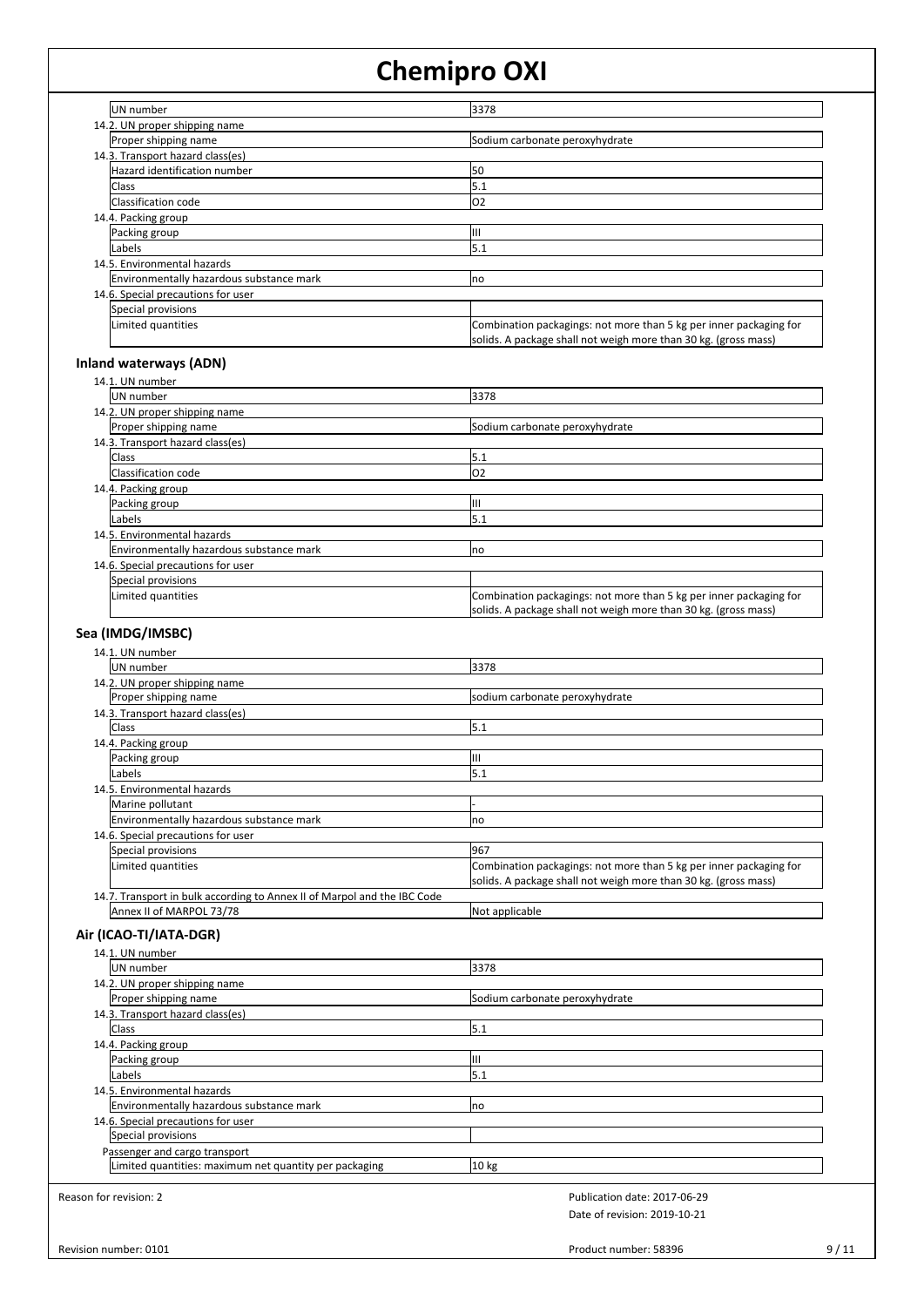| <b>SECTION 15: Regulatory information</b><br>15.1. Safety, health and environmental regulations/legislation specific for the substance or mixture<br><b>European legislation:</b><br>VOC content Directive 2010/75/EU<br><b>VOC content</b><br>Ingredients according to Regulation (EC) No 648/2004 and amendments<br>≥30% oxygen-based bleaching agents<br>European drinking water standards (Directive 98/83/EC)<br>Chemipro OXI<br>Parameter<br>Sodium<br><b>National legislation Belgium</b><br>No data available<br><b>National legislation The Netherlands</b><br>Waterbezwaarlijkheid<br><b>National legislation France</b><br>No data available<br><b>National legislation Germany</b><br>WGK<br>TA-Luft<br><b>National legislation United Kingdom</b> | <b>Parametric value</b><br>200 mg/l                                                           | Remark<br><b>Note</b><br>B (2); Algemene Beoordelingsmethodiek (ABM)           | Not applicable (inorganic)<br>Reference<br>Listed in Annex I, Part C, of Directive 98/83/EC on the quality of<br>water intended for human consumption. |             |
|----------------------------------------------------------------------------------------------------------------------------------------------------------------------------------------------------------------------------------------------------------------------------------------------------------------------------------------------------------------------------------------------------------------------------------------------------------------------------------------------------------------------------------------------------------------------------------------------------------------------------------------------------------------------------------------------------------------------------------------------------------------|-----------------------------------------------------------------------------------------------|--------------------------------------------------------------------------------|--------------------------------------------------------------------------------------------------------------------------------------------------------|-------------|
|                                                                                                                                                                                                                                                                                                                                                                                                                                                                                                                                                                                                                                                                                                                                                                |                                                                                               |                                                                                |                                                                                                                                                        |             |
|                                                                                                                                                                                                                                                                                                                                                                                                                                                                                                                                                                                                                                                                                                                                                                |                                                                                               |                                                                                |                                                                                                                                                        |             |
|                                                                                                                                                                                                                                                                                                                                                                                                                                                                                                                                                                                                                                                                                                                                                                |                                                                                               |                                                                                |                                                                                                                                                        |             |
|                                                                                                                                                                                                                                                                                                                                                                                                                                                                                                                                                                                                                                                                                                                                                                |                                                                                               |                                                                                |                                                                                                                                                        |             |
|                                                                                                                                                                                                                                                                                                                                                                                                                                                                                                                                                                                                                                                                                                                                                                |                                                                                               |                                                                                |                                                                                                                                                        |             |
|                                                                                                                                                                                                                                                                                                                                                                                                                                                                                                                                                                                                                                                                                                                                                                |                                                                                               |                                                                                |                                                                                                                                                        |             |
|                                                                                                                                                                                                                                                                                                                                                                                                                                                                                                                                                                                                                                                                                                                                                                |                                                                                               |                                                                                |                                                                                                                                                        |             |
|                                                                                                                                                                                                                                                                                                                                                                                                                                                                                                                                                                                                                                                                                                                                                                |                                                                                               |                                                                                |                                                                                                                                                        |             |
|                                                                                                                                                                                                                                                                                                                                                                                                                                                                                                                                                                                                                                                                                                                                                                |                                                                                               |                                                                                |                                                                                                                                                        |             |
|                                                                                                                                                                                                                                                                                                                                                                                                                                                                                                                                                                                                                                                                                                                                                                |                                                                                               |                                                                                |                                                                                                                                                        |             |
|                                                                                                                                                                                                                                                                                                                                                                                                                                                                                                                                                                                                                                                                                                                                                                |                                                                                               |                                                                                |                                                                                                                                                        |             |
|                                                                                                                                                                                                                                                                                                                                                                                                                                                                                                                                                                                                                                                                                                                                                                |                                                                                               |                                                                                |                                                                                                                                                        |             |
|                                                                                                                                                                                                                                                                                                                                                                                                                                                                                                                                                                                                                                                                                                                                                                |                                                                                               |                                                                                |                                                                                                                                                        |             |
|                                                                                                                                                                                                                                                                                                                                                                                                                                                                                                                                                                                                                                                                                                                                                                |                                                                                               |                                                                                |                                                                                                                                                        |             |
|                                                                                                                                                                                                                                                                                                                                                                                                                                                                                                                                                                                                                                                                                                                                                                |                                                                                               |                                                                                |                                                                                                                                                        |             |
|                                                                                                                                                                                                                                                                                                                                                                                                                                                                                                                                                                                                                                                                                                                                                                |                                                                                               |                                                                                | 1; Verordnung über Anlagen zum Umgang mit wassergefährdenden Stoffen (AwSV) - 18. April 2017                                                           |             |
|                                                                                                                                                                                                                                                                                                                                                                                                                                                                                                                                                                                                                                                                                                                                                                | 5.2.1                                                                                         |                                                                                |                                                                                                                                                        |             |
| 15.2. Chemical safety assessment<br>No chemical safety assessment has been conducted.<br><b>SECTION 16: Other information</b>                                                                                                                                                                                                                                                                                                                                                                                                                                                                                                                                                                                                                                  |                                                                                               |                                                                                |                                                                                                                                                        |             |
| Full text of any H-statements referred to under heading 3:<br>H272 May intensify fire; oxidiser.<br>H302 Harmful if swallowed.<br>H318 Causes serious eye damage.                                                                                                                                                                                                                                                                                                                                                                                                                                                                                                                                                                                              |                                                                                               |                                                                                |                                                                                                                                                        |             |
| H319 Causes serious eye irritation.                                                                                                                                                                                                                                                                                                                                                                                                                                                                                                                                                                                                                                                                                                                            |                                                                                               |                                                                                |                                                                                                                                                        |             |
| $(*)$                                                                                                                                                                                                                                                                                                                                                                                                                                                                                                                                                                                                                                                                                                                                                          | INTERNAL CLASSIFICATION BY BIG                                                                |                                                                                |                                                                                                                                                        |             |
| ADI                                                                                                                                                                                                                                                                                                                                                                                                                                                                                                                                                                                                                                                                                                                                                            | Acceptable daily intake                                                                       |                                                                                |                                                                                                                                                        |             |
| <b>AOEL</b><br>CLP (EU-GHS)                                                                                                                                                                                                                                                                                                                                                                                                                                                                                                                                                                                                                                                                                                                                    | Acceptable operator exposure level                                                            | Classification, labelling and packaging (Globally Harmonised System in Europe) |                                                                                                                                                        |             |
| <b>DMEL</b>                                                                                                                                                                                                                                                                                                                                                                                                                                                                                                                                                                                                                                                                                                                                                    | Derived Minimal Effect Level                                                                  |                                                                                |                                                                                                                                                        |             |
| <b>DNEL</b>                                                                                                                                                                                                                                                                                                                                                                                                                                                                                                                                                                                                                                                                                                                                                    | Derived No Effect Level                                                                       |                                                                                |                                                                                                                                                        |             |
| <b>EC50</b><br>ErC50                                                                                                                                                                                                                                                                                                                                                                                                                                                                                                                                                                                                                                                                                                                                           | <b>Effect Concentration 50 %</b><br>EC50 in terms of reduction of growth rate                 |                                                                                |                                                                                                                                                        |             |
| LC50                                                                                                                                                                                                                                                                                                                                                                                                                                                                                                                                                                                                                                                                                                                                                           | Lethal Concentration 50 %                                                                     |                                                                                |                                                                                                                                                        |             |
| LD50                                                                                                                                                                                                                                                                                                                                                                                                                                                                                                                                                                                                                                                                                                                                                           | Lethal Dose 50 %                                                                              |                                                                                |                                                                                                                                                        |             |
| <b>NOAEL</b>                                                                                                                                                                                                                                                                                                                                                                                                                                                                                                                                                                                                                                                                                                                                                   | No Observed Adverse Effect Level                                                              |                                                                                |                                                                                                                                                        |             |
| <b>NOEC</b><br>OECD                                                                                                                                                                                                                                                                                                                                                                                                                                                                                                                                                                                                                                                                                                                                            | No Observed Effect Concentration                                                              |                                                                                |                                                                                                                                                        |             |
| PBT                                                                                                                                                                                                                                                                                                                                                                                                                                                                                                                                                                                                                                                                                                                                                            | Organisation for Economic Co-operation and Development<br>Persistent, Bioaccumulative & Toxic |                                                                                |                                                                                                                                                        |             |
| <b>PNEC</b>                                                                                                                                                                                                                                                                                                                                                                                                                                                                                                                                                                                                                                                                                                                                                    | Predicted No Effect Concentration                                                             |                                                                                |                                                                                                                                                        |             |
| <b>STP</b>                                                                                                                                                                                                                                                                                                                                                                                                                                                                                                                                                                                                                                                                                                                                                     | <b>Sludge Treatment Process</b>                                                               |                                                                                |                                                                                                                                                        |             |
| vPvB                                                                                                                                                                                                                                                                                                                                                                                                                                                                                                                                                                                                                                                                                                                                                           | very Persistent & very Bioaccumulative                                                        |                                                                                |                                                                                                                                                        |             |
| <b>Specific concentration limits CLP</b><br>disodium carbonate, compound with hydrogen peroxide (2:3)                                                                                                                                                                                                                                                                                                                                                                                                                                                                                                                                                                                                                                                          |                                                                                               | $C \ge 25 \%$                                                                  | Eye Dam. 1; H318                                                                                                                                       | <b>ECHA</b> |

Revision number: 0101